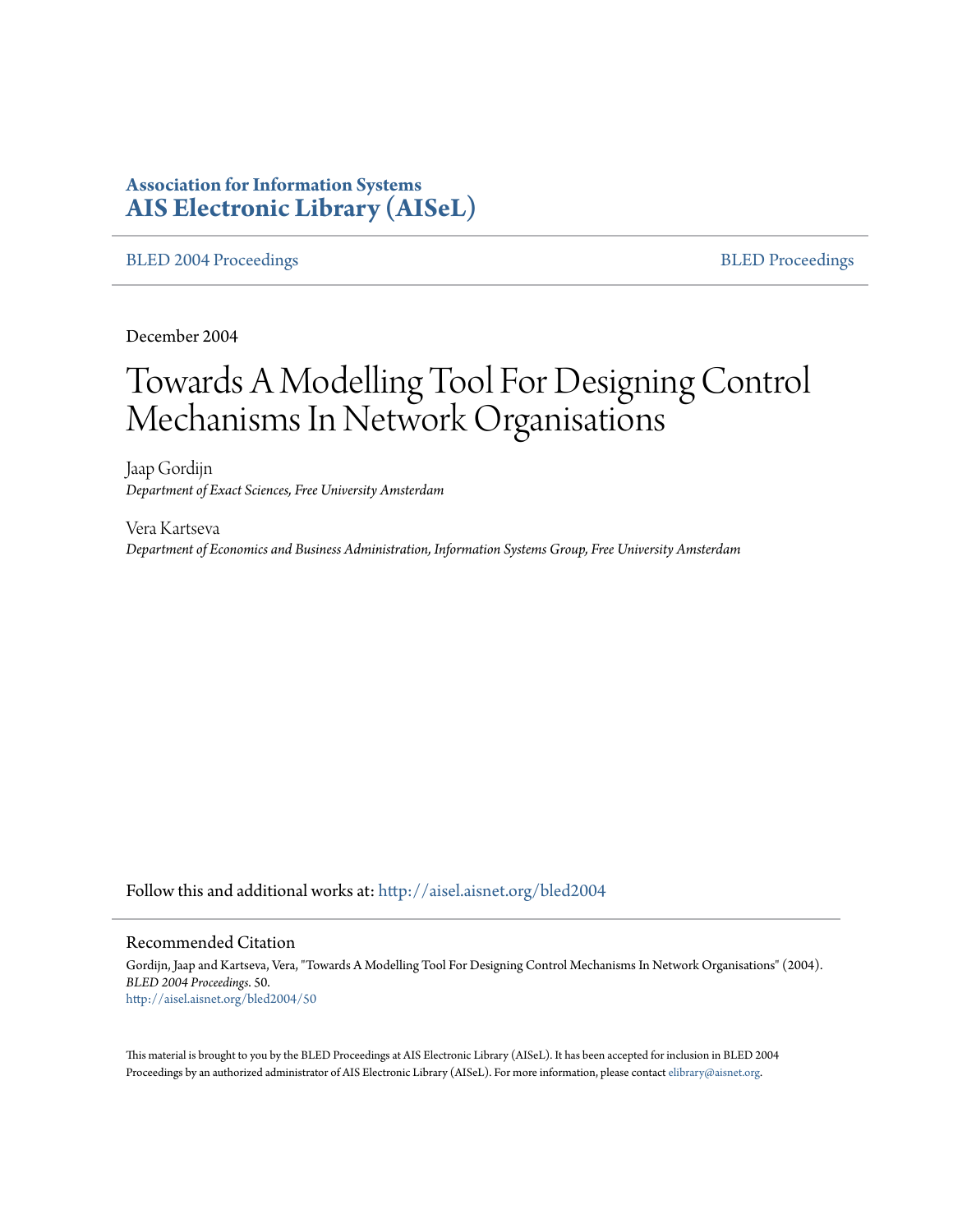# **17th Bled Electronic Commerce Conference**

#### **eGlobal**

Bled, Slovenia, June 21 - 23, 2004

# **Towards A Modelling Tool For Designing Control Mechanisms In Network Organisations**

#### **Vera Kartseva**

Department of Economics and Business Administration, Information Systems Group Free University Amsterdam, The Netherlands vkartseva@feweb.vu.nl

#### **Jaap Gordijn**

Department of Exact Sciences, Free University Amsterdam, The Netherlands gordijn@cs.vu.nl

#### **Yao-Hua Tan**

Department of Economics and Business Administration, Information Systems Group Free University Amsterdam, The Netherlands ytan@feweb.vu.nl

#### **Abstract**

*Contracts and organizational controls to monitor contract compliance are important tools to enhance trust in a fair business transaction in network organisations and electronic commerce in general. In this paper, we propose a design methodology for such contracts and supporting controls, utilizing inter-organisational value models. We argue that a framework for designing control mechanisms should include three steps: design of an inter-organizational value model, analysis of possible violations of contractual obligations underlying this value model, and design of control mechanisms to detect or prevent such violations. It is shown how the e3* -*value methodology, which was developed to design business value models, can be extended to model obligations of parties. We use concepts and ideas from deontic logic (the logic of obligations and permissions) to*  develop an extension of e<sup>3</sup>-value called e<sup>3</sup>-value+. The e<sup>3</sup>-value+ approach is a design tool for modelling violations of obligations and control mechanisms to prevent and *correct these violations, which can be used in contract drafting and contingency planning for inter-organisational collaboration in network organisations.*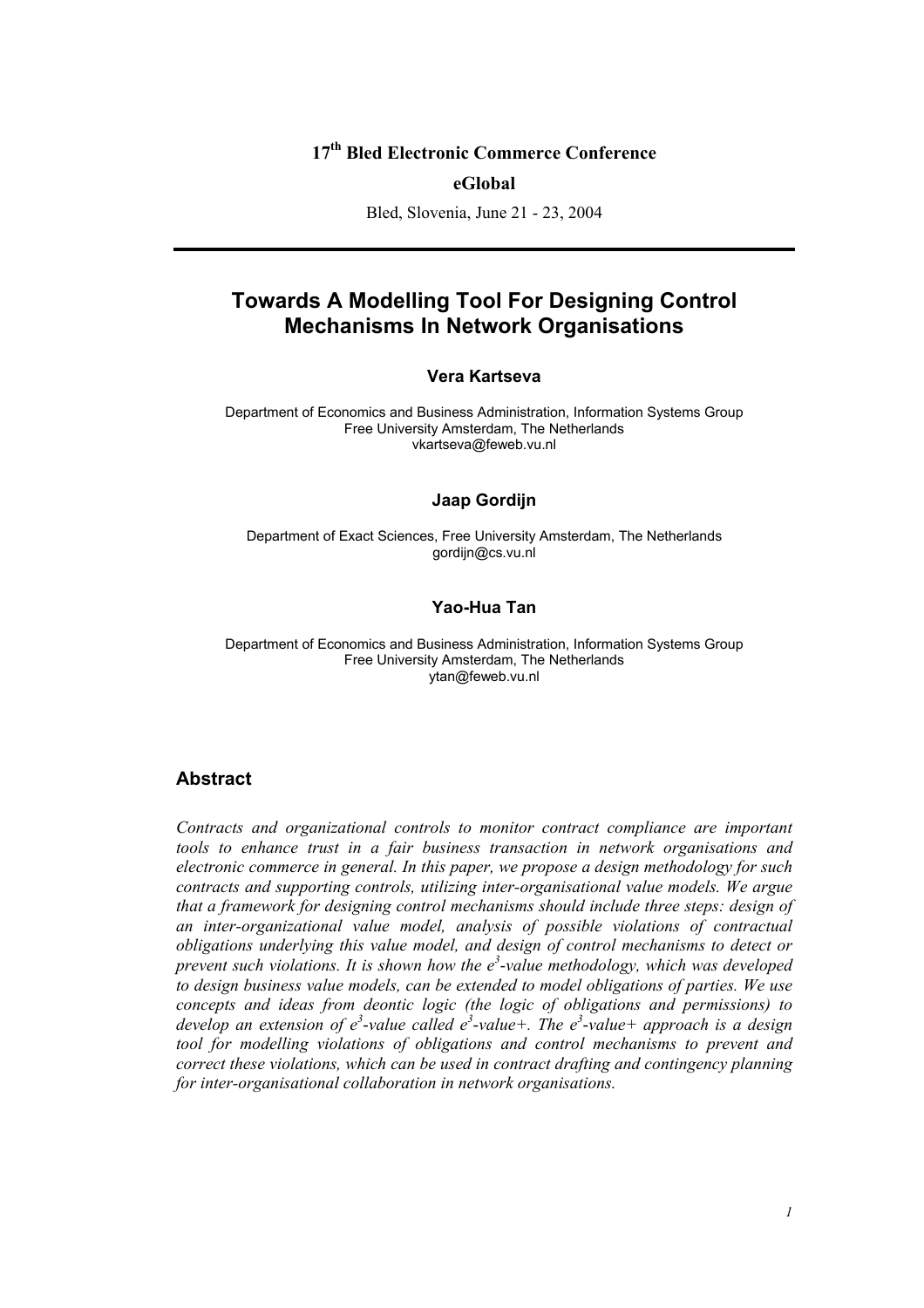# **1 Introduction**

One of the limitations for the success of electronic commerce is the risk of opportunistic behaviour by legal entities (McKnight1998). For example, parties may not deliver products while they promised to do so, customers may not pay for delivered products, or others may commit frauds. Consequently, since transacting parties often do not know each other, sufficient trust enhancing facilities should be in place to facilitate trading.

Technical means, such as encryption technology and digital signatures to build trustfacilitating services are available right now. Additionally, current research topics in computer science such as 'web services' and 'peer-to-peer networking' enable the provisioning of inter-organisational business processes, required for trust enhancing procedures (Foster et. al. 2002, Barkai 2001). Finally, contracts and organizational controls to monitor contract compliance are required to improve trust. In traditional commerce, control mechanisms have already being studied extensively (Anthony and Govindarjan 2003, Vassen 2002), such as contractual obligations and formal organisational mechanisms for co-operation. For e-commerce cases however, the design of control mechanism is a rather uncharted territory.

For example, although, technically speaking, an electronic signature is much more reliable than a hand-written signature, the historically proven "paper and pen" way of signing a contract is considered by human beings to be more reliable. One can say that the reason is because a paper contract is backed with a proven infrastructure of legislative practices and underlying control mechanisms that make it possible to solve any disagreement between parties. Many research of the Transaction Cost economy (TCE) school (Williamson 1985) agree that governance mechanisms, such as control mechanisms, reduce the risk of opportunistic behaviour, and, consequently, increase the success of inter-organisational co-operation. We claim that control mechanisms are an essential part of an electronic commerce infrastructure. However, what is lacking is an understanding how to design contracts and supporting control mechanisms on top of such technical possibilities.

A contract can be seen as a control mechanism that can ensure legality and protect the interests of all parties involved in electronic commerce. Technology biased-research on electronic contracting (Ludwig and Stolze 2003) assumes that a plain textual, natural language representation of the contractual content that can be read and interpreted by business people and lawyers suffices all requirements. However, business studies (Luo 2001) indicate incomplete contracting practices that result in increased opportunism and failure of inter-organisational co-operation. The design of a contract suitable for electronic commerce as well as its supporting controls, is a multi-disciplinary task that requires solutions for incomplete contracting practises. It involves obviously legal aspects, but also computer science issues are relevant (many controls take the form of computer software), as well as inter-organisational business process design (many contracts say how, and in which order, business transactions should be carried out, and by whom). In addition, in electronic commerce a thorough understanding of the corresponding business model is often lacking (Gordijn 2002), which can make contingency planning of contracts more complex.

In (Daskalopulu and Sergot 1997, Tan and Thoen 2001) a need for contract negotiating and drafting methodology and tools is identified. The main contribution of this paper is that we propose *a methodology for designing contracts and controls*, *based on an interorganizational business value model*. The result is a framework for contingency planning in contracting.

This paper is structured as follows. In section 2 two we propose an analytical framework to design control mechanisms. The framework consists of representing *ideal* and *sub-*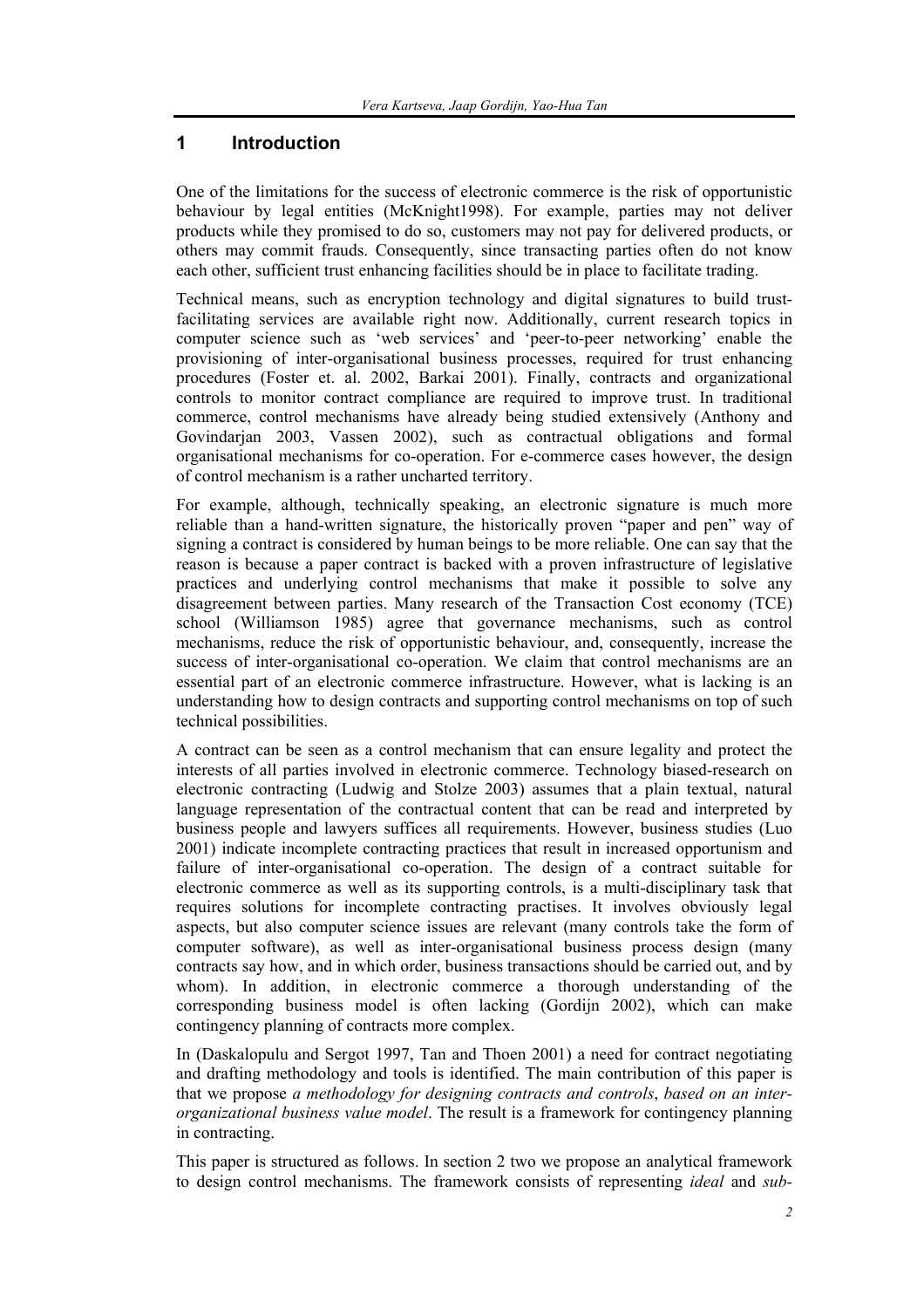*ideal* situations, and designing control mechanisms to prevent sub-ideal situations. We address the modelling of the ideal situation in section 3, and propose some ideas for modelling sub-ideal situations and control mechanisms in section 4.

# **2 A Framework For Designing Control Mechanisms**

The main purpose of control mechanisms in electronic commerce would be to ensure that all value exchanges between enterprises take place as planned or stated in a contractual agreement. There are many theories dealing with control mechanisms. Main elements of every control system (Anthony and Govindarjan 2003, Vassen 2002) are the entity being controlled, detection of the violation, measurement of the severeness of the violation, and behaviour alteration. Similarly, control mechanisms can be seen as measures to prevent violation of obligations. Raskin et.al. (1996) distinguish two viewpoints on the behaviour of actors with regards to obligations: (1) no violation of obligations by the actor, which we call *ideal* behaviour, and (2) violation of obligations, which we call *sub-ideal* behaviour.

A framework for designing control mechanisms should include at least the following subsequent steps:

Design of a business value model (ideal situation)

Analysis of contractual obligations and their possible violations (sub-ideal situation)

Design of control mechanisms (prevention of sub-ideal situation)

A business value model shows *what* actually is being controlled or governed by a contract. This is an essential element of every control system (Anthony and Govindarjan 2003, Vassen 2002). In electronic commerce, such a value model is often unclear because most models are innovative. Consequently, it is necessary to understand the exchanges of economic valuable objects between actors before starting to design control mechanisms for these exchanges. We deliberately assume that a business value model only deals with ideal behaviour; that there is no violation of obligations. In practice, it is sufficiently difficult to design and understand such a model (Gordijn, 2003), and the addition of obligation issues would unnecessary complicate such a task. Therefore, we divide the design of a commercially sound value model from the analysis of violations and the design of control mechanisms.

After it is understood what value exchanges actually have to be controlled, possible violations are analysed and control mechanisms are designed. According to the description of a control system in Anthony and Govindarjan (2003), it is necessary to measure what is going on in the process being controlled, and to determine the significance of what is happening. In our terms, before introducing control mechanisms, it is needed to know *how the ideal situation can be violated*, i.e. the *sub-ideal situation* has to be modelled, and what the *severeness* of the violation is. In the next two sections we address the modelling of ideal and sub-ideal situation in electronic commerce.

# **3 The Ideal Situation: Value Models**

A first step in designing an electronic commerce case, is the development of a business value model, focusing on how value creation (Porter 1980, Stabell and Fjeldstad 1998), distribution and consumption happens in a network of actors (see (Pateli and Giaglis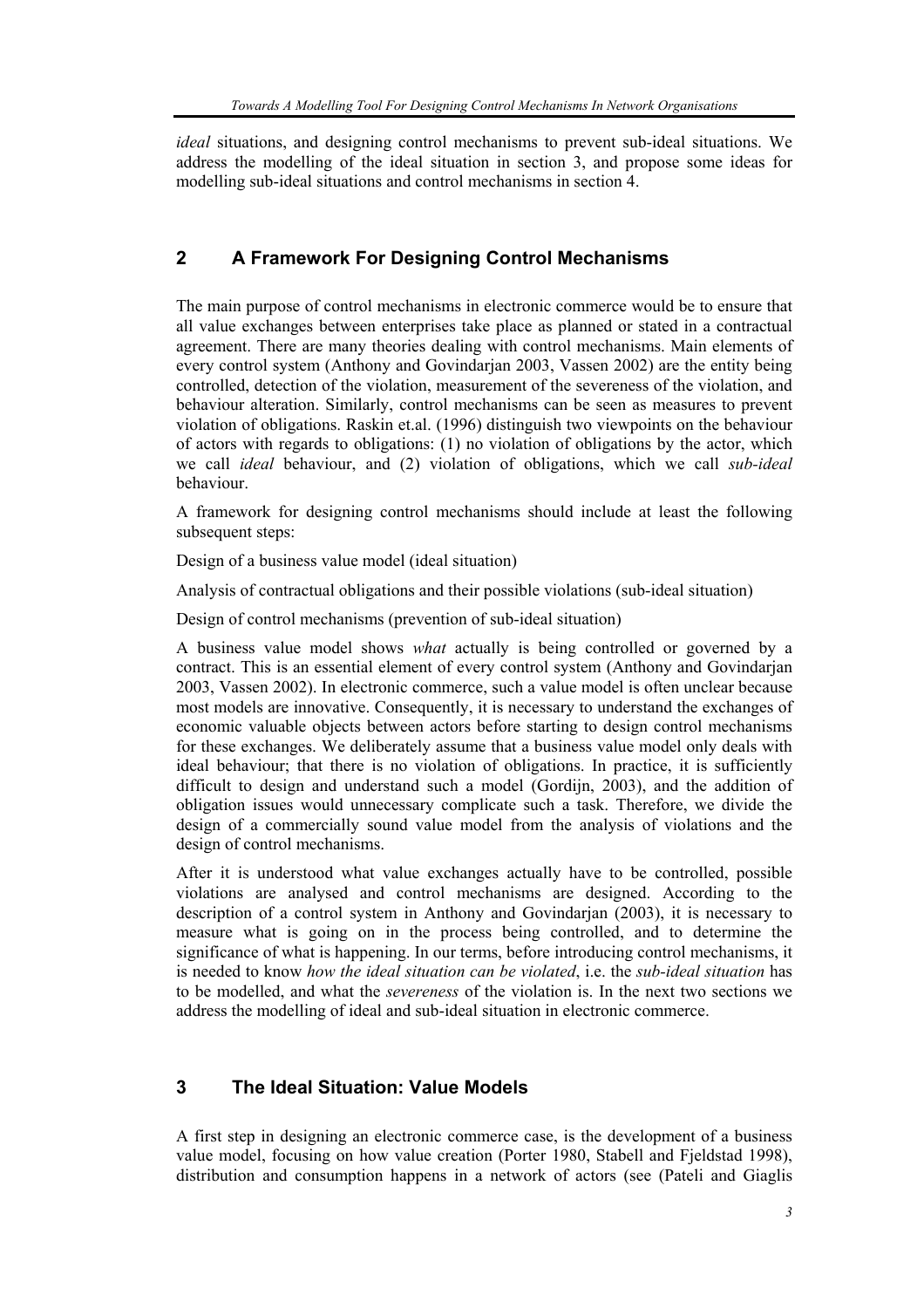2003) for an overview). We employ the  $e^3$ -value methodology (Gordijn 2002, Gordijn and Akkermans 2003) for designing a business value model.

The  $e^3$ -value methodology of Gordijn (2001) allows for conceptualising a business value model by constructing a value model, representing it graphically in a rigorous and structured way, and performing a economic sensitivity analysis of the case at hand. In particular, the  $e^3$ -value methodology provides modelling concepts for showing which parties exchange things of *economic* value with whom, *and* expect *what* in return. The methodology has been previously applied in a series of case studies including media, banking and insurance, and telecommunication companies (Gordijn and Akkermans 2003) to design value models of network organisations.

Most of the currently available design methodologies lack a value-based view stating *what* the value proposition is, rather they focus on business processes stating *how* a value proposition is implemented. There are a few value chain design methodologies, which provide concepts for describing vaue constellations. For example, the AIAI Enterprise conceptual framework (Uschold 1998) or the Resource Event Agent (REA) (Geerts and McCarthy 1999) conceptual framework. However, these frameworks only focus on the description of the final result, and do not support the value chain design process itself. Other business modelling methodologies (Alt and Zimmerman 2001, Osterwalder and Pigneur 2002, Petrovic et al. 2001) offer only generic conceptual frameworks, and lack the formality that is required for modelling for proper analysis. Tapscott et.al. (2000) offer a graphical diagramming approach to draw economic exchanges between enterprises, however, compared to  $e^{3}$ -value, it has several drawbacks; e.g. it has no notion of economic activity, does not allow the profitability assessment of individual organisations, and lacks the proper level of formality.



*Figure 1:* e 3 -Value *Model Of A Purchase With Tax Payment* 

We shortly describe the concepts of the e3-value methodology using a simple example. In Figure 1 a buyer obtains goods from a seller and offers money in return. According to law, the seller is obliged to pay the value-added tax (VAT). This is conceptualized by the following  $e^3$  *value* constructs:

Actor. An actor is perceived by its environment as an independent economic (and often legal) entity. An actor makes a profit or increases its utility. In a sound, sustainable, business model *each* actor should be capable of making profit. The example shows a number of actors: a *buyer*, a *seller*, and a *tax administration*.

Value Object. Actors exchange value objects, which are services, products, money, or even consumer experiences. The important point here is that a value object is *of value* for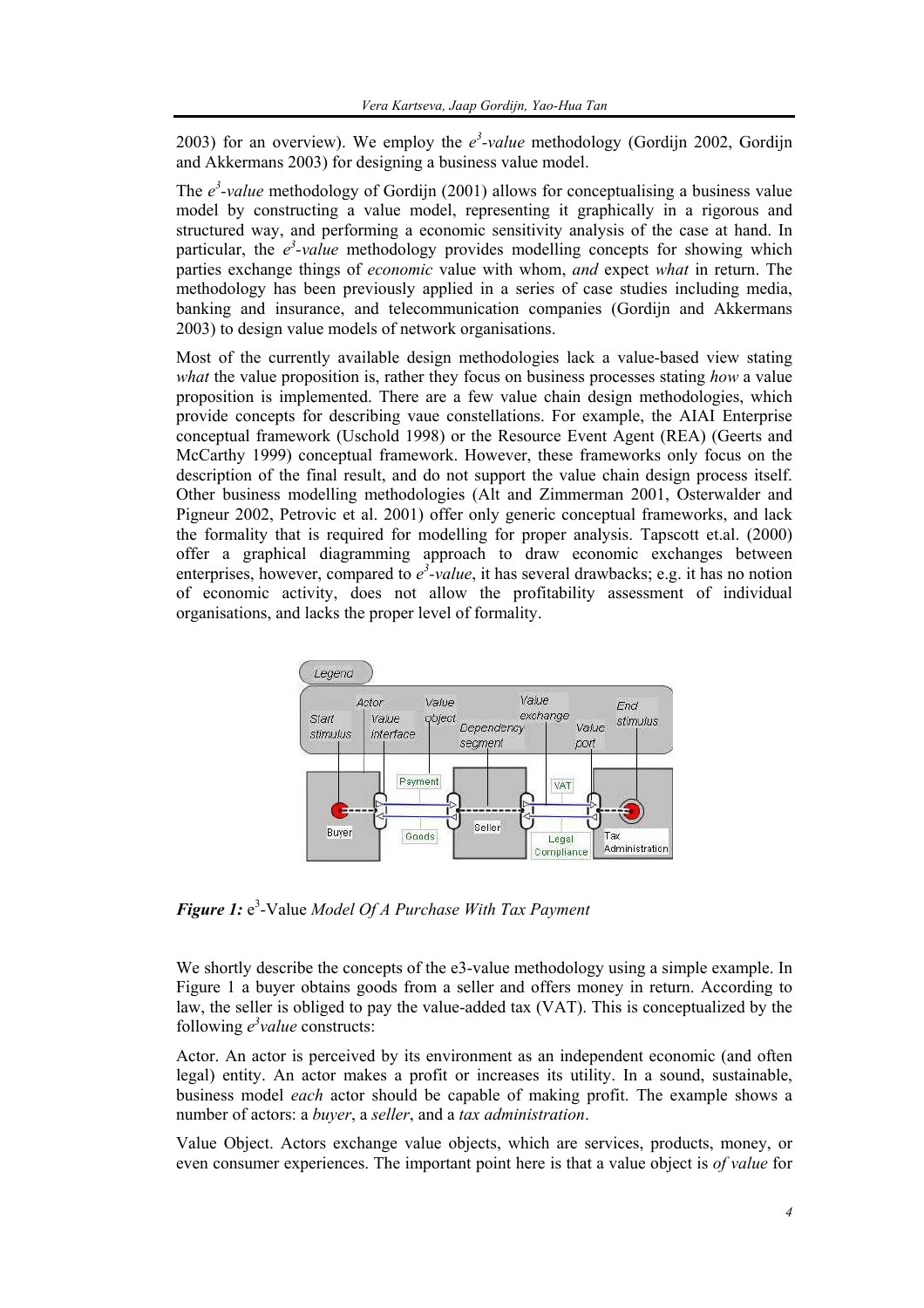one or more actors. *Good* and *payment* are examples of value objects, but *legal compliance* to pay tax is also a value object.

Value Port. An actor uses a value port to show to its environment that it wants to provide or request value objects. The concept of port enables to abstract away from the internal business processes, and to focus only on how external actors and other components of the business model can be 'plugged in'.

Value Interface. Actors have one or more value interfaces, grouping reciprocal, oppositedirected value ports. A value interface shows the value object an actor is willing to exchange, *in return for* another value object via its ports. The exchange of value objects is atomic at the level of the value interface.

Value Exchange. A value exchange is used to connect two value ports with each other. It represents one or more *potential* trades of value objects between value ports.

With the concepts introduced so far, we can explain who wants to exchange values with whom, but we cannot yet explain what happens in response to a particular end-consumer need. For this purpose we include in the value model a representation of *dependency paths* (based on (Buhr 1998)) between value interfaces. A dependency path connects the value interfaces in an actor and represents triggering relations between these interfaces. A dependency path consists of dependency nodes and segments.

Dependency node. A dependency node is a stimulus (represented by a bullet), a value interface, an AND-fork or AND-join (short line), an OR-fork or OR-join (triangle), or an end node (bull's eye). A stimulus represents a consumer need, an end node represents a model boundary.

Dependency segment. A dependency segment connects dependency nodes and value interfaces. It is represented by a link.

Dependency path. A dependency path is a set of dependency nodes and segments that leads from a start stimulus to an end stimulus. The meaning of the path is that if values are exchanged via a value interface, then other value interfaces connected by the path also exchange values.

The advantage of  $e^3$ -value is that it suggests a *minimal* number of concepts, which in practice leads to a usable modelling technique.

It is important to understand that an  $e^3$ -value model *only* models an ideal situation. The *principle of reciprocity*, defined in  $e^3$ -value (Gordijn 2003) as the requirement that if an actor offers something of value to someone else, this actor always gets in return something what s/he wants, assumes that *all* actors behave correctly. The violation of the principle of reciprocity (e.g. an actor obtaining something without paying for it) can be seen as a violation of an obligation, which would lead to incorrect  $e^3$ -value models with a value interface with only one incoming or outgoing value object, i.e. delivering goods and not receiving a payment in return. In the next section we extend  $e^3$ -value with additional concepts and rules to be able to model such sub-ideal situations as violations of the principle of reciprocity.

#### **4 The Sub-Ideal Situation: Contractual Obligations And Controls**

A large number of theories about modelling obligations and their violations have been developed in the area of deontic logic (for an overview see Meyer and Wieringa 1993). In the research of (Raskin et.al. 1996, Tan and Thoen, 1998) a method was introduced to model obligations using Petri Nets. A Petri net is a graphical formalism for modelling and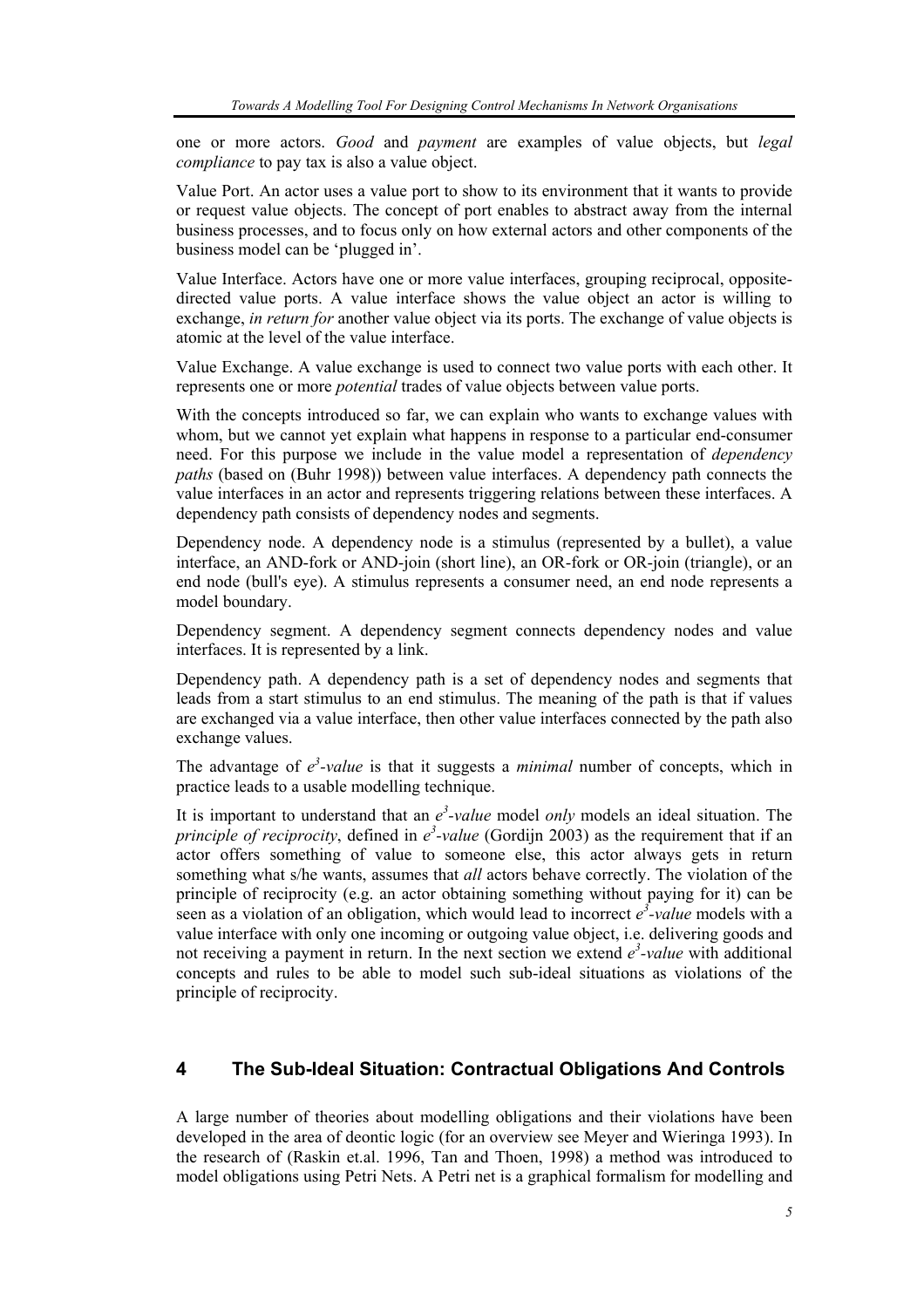analysing discrete dynamic systems. In Raskin et.al. (1996) it was suggested to model procedures and processes within and between organisations with extended Petri Nets, which model preference relations for different executions of transactions between actors.

A method based on the one described in Raskin et al. can be used to extend  $e^3$ -value in such a way that it becomes possible to represent obligations and violations of obligations. We will call this extension  $e^3$ -value+. Violations of obligations in  $e^3$ -value+ are modelled by so-called sub-ideal paths. These are typically paths for which the principle of reciprocity does not hold. For example, although in a contract it was agreed that the buyer would pay the seller in return for the delivery of the goods, there can be a sub-ideal path for which the seller did deliver the good, but the buyer does not pay within the agreed period of time. So, the first extension we have to make to the standard  $e^3$ -value tool is that we omit the principle of reciprocity and allow for this type of sub-ideal paths. The second extension is that we add weights to the segments of a path. As in Raskin et.al. (1996), these weights represent a kind of fines. So, if a segment has a non-zero positive weight it reflects that this is a kind of sub-ideal behaviour that is fined with a penalty. A zero weight means that the segment does not violate the terms of the contract.

Figure 1 shows an  $e^3$ -value model, stating the ideal situation. In Figure 2 we use an  $e^3$ *value*+ to model sub-ideal situations that can happen when one of the actors violates the contract (e.g. does not respect economic reciprocity). Modelling these sub-ideal paths are typical for contract drafting when the contract partners negotiate about the possible problems and contingencies that can occur during the execution of the contract and mutually agree on additional clauses to cover risks of non-performance of the other party. Typically, these extra contract clauses also include certain financial compensations, for example a reduction of the price if the goods are delivered too late. In organisational science research on contracting it has been observed that this reasoning about sub-ideal paths, which is called contingency planning, is one of the most important as well as labour intensive stages of contract negotiation. For example, in (McCauley 1963) it was observed that contingency planning is the most useful part of the contract, because it learns the contract partners what problems they could encounter, what reasonable financial compensations are to be paid when they do occur, and how to minimise the likelihood that these problems will occur. One of the main purposes of  $e^3$ -value+ is to support this contingency planning process in contract negotiations.



**Figure 2:** Modelling Violated Obligations In e<sup>3</sup>-value+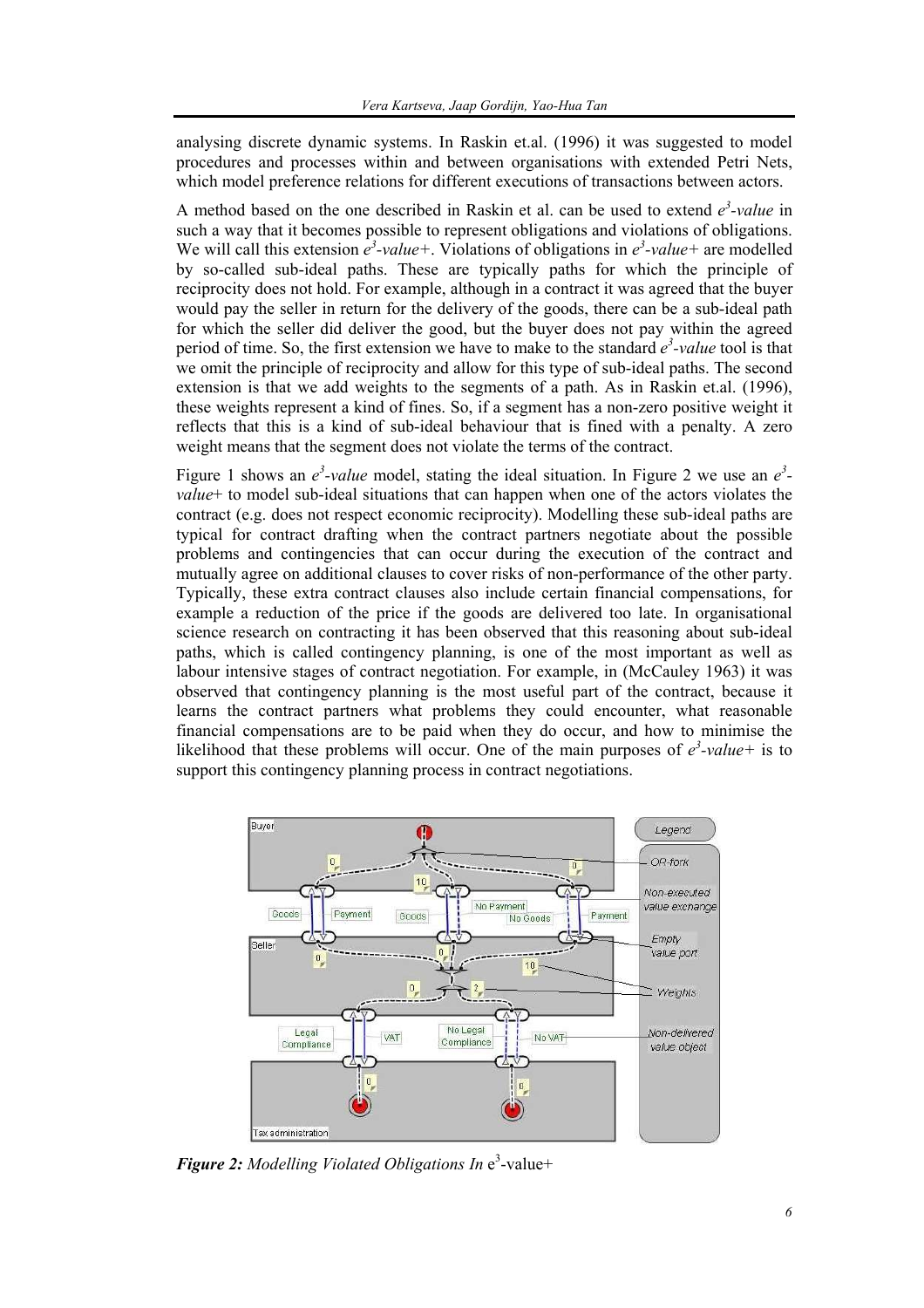Compared to Figure 1, in Figure 2 we now have two additional value exchanges between the buyer and the seller, which represent two possible sub-ideal situations: (1) the seller delivers goods, and the buyer does *not* pay, and (2) the seller does *not* deliver goods, while the buyer pays. The first is the bad behaviour of the buyer, and the second is the bad behaviour of the seller. As a result, instead of one scenario path in the ideal situation in Figure 1, we now have in Figure 2 three different alternatives, modelled as one ideal and two sub-ideal paths coming out of the OR-fork. In addition, we also added weights to each of the path segments. These weights reflect the severeness of the violation. For example, the buyer can face three situations: to pay and to receive goods, to receive goods and not pay, and to pay, but not to receive goods. The worst option for the buyer is to receive goods, but not to pay, because then the buyer violates his/her obligation to pay. By assigning a higher weight to the segment, which indicates the worst case for the buyer, the incentive is modelled for the buyer not to take this sub-ideal path.

As for the exchanges between the seller and the tax administration, the ideal situation is modelled as the seller paying tax and the tax administration confirming a legal compliance. In the sub-ideal situation the principal of reciprocity can only be violated by not paying tax (we assume that a tax office cannot violate it by punishing the seller even if the tax is paid). Note that the violations of obligations in exchanges between the seller and the tax administration are independent of violations of obligations between the seller and the buyer, and the other way around. The model includes a number of possible subideal paths: (a) the goods are delivered, the fee is not paid, and the tax is paid, (b) the goods are not delivered, the fee is paid, and the tax is paid, (c) the goods are delivered, the fee is not paid, and the tax is not paid, (d) the goods are not delivered, the fee is paid, and the tax is not paid, and (e) the goods are delivered, and the fee is paid, but the tax is not paid. Below we describe the extensions of  $e^3$ -value in more detail.

#### **Extension 1: the violation of the principle of reciprocity.**

The ideal situation between the buyer and the seller is represented by value exchanges denoting transfers of goods and fees between them. *We model a sub-ideal situation as a violation of the principle of economic reciprocity*. The failure to deliver a value object is the violation of the principle of reciprocity. In  $e^3$ -value the principle of reciprocity is "hard-wired", and the violation of the principle of reciprocity will be reflected in the changes of the following  $e^3$ -value concepts:

**Value Interface.** A value interfaces consists of groups of in-going and out-going value ports. It shows the value object an actor is willing to exchange *in return for* another value object via its ports. The failure to deliver value object results in an incomplete set of value exchanges coming out and in the value interface.

**Value port.** Value object is exchanged between actors via value ports of the value interface. If the principle of reciprocity is violated, no value object and no value exchange goes through the value port. We call this value port an **empty value port**.

**Value object.** The violation the principle of reciprocity results in new types of value objects. Basically, there are two types of value objects: **delivered value object** and **nondelivered value object**.

**Value exchange.** Value exchange is closely related to value interface, and the violation of the principal of reciprocity will result in a value exchange that it is not executed. Thus, there are also two types of value exchanges: **executed value exchanges** and **nonexecuted value exchanges**.

To graphically represent the violation of the principle of reciprocity we use different representations of value exchanges. Executed value exchanges are represented with solid lines, and non-executed ones with dashed lines. The value ports that are connected to non-executed value exchanges are empty. The names of non-delivered value objects are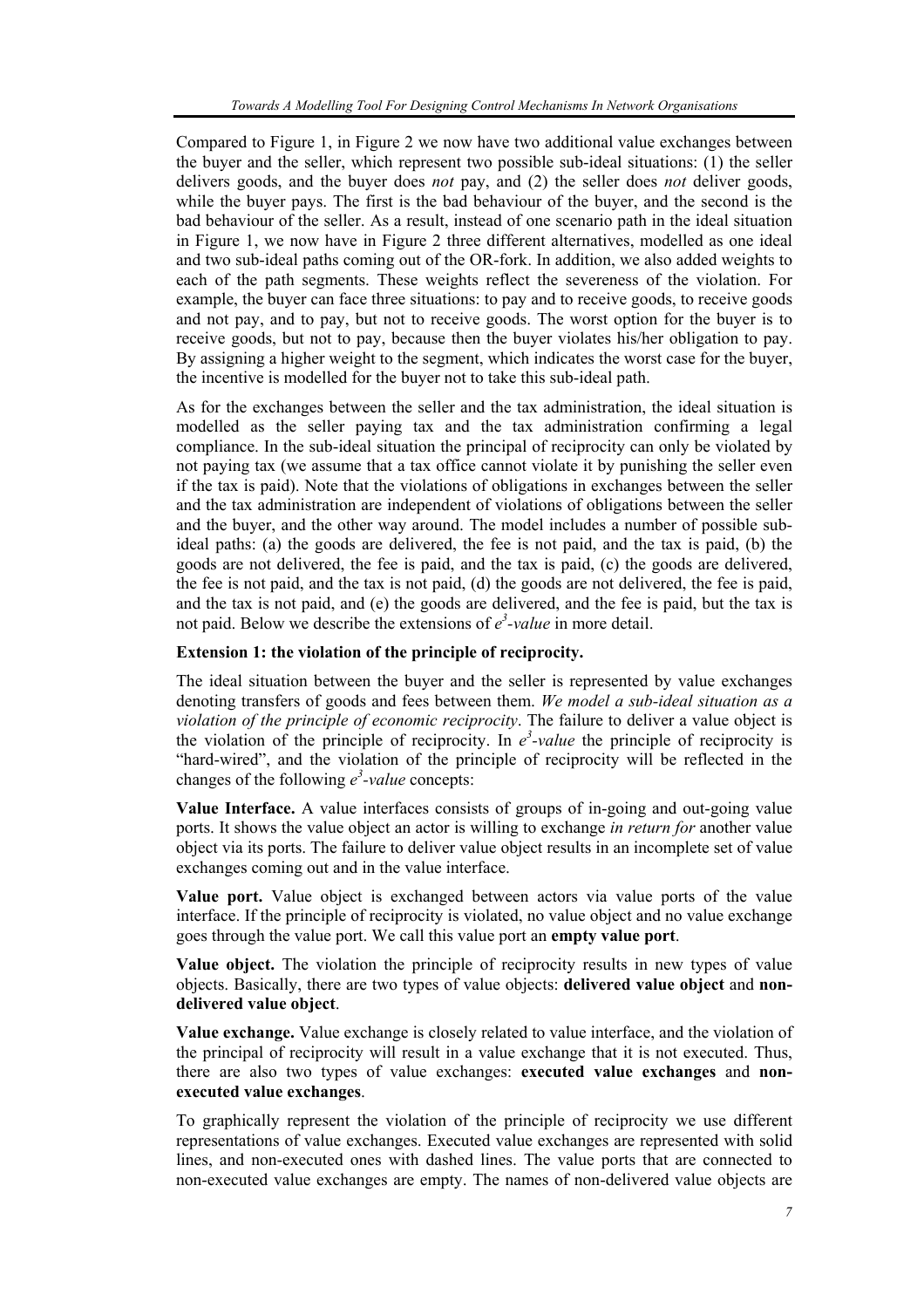also changed depending on the corresponding delivered value objects (like, "Payment" for the delivered value object and "No Payment" for the non-delivered one).

#### **Extension 2: weights of value ports, path segments, and sub-paths.**

We modelled five violation situations, but they are not of the same severeness. For example, one can argue that even if the buyer did not pay the seller for the delivered goods, for the seller it is still better to pay tax rather than not to pay tax, because VAT is based on the seller's invoice and not on whether the seller actually received the payment from the buyer.

The idea of differentiating between levels of severeness of sub-ideal situations was proposed by Tan & Thoen (1998), and Raskin et.al. (1996). Following the suggested solution, we propose to model the difference between violations by assigning different weights to segments that lead to **empty** value ports. Weights represent fines: the higher the weight, the more severe the violation. Every segment leading to a non-empty value port has a zero weight, because there is no violation of the terms of the contract, and therefore no fine is assigned. Every segment leading to an empty value port has a nonzero positive weight, which reflects a kind of sub-ideal behaviour that is fined with a penalty. Note that weights are assigned only to segments leading to value ports having *outgoing* value objects: the assumption is made that the failure to deliver the value object is a responsibility of the party that offers this object, not the party that accepts it.

For example, in Figure 2 in the exchange between the buyer and the seller when the goods are delivered (value object "Goods") and the fee is not paid (value object "No Payment"), a non-zero positive weight (in this case 10), is assigned to the segment leading to the empty outgoing value port with the non-delivered value object "No Payment". Similarly, the segments leading to empty outgoing value ports with the associated non-delivered objects "No Goods", and "No VAT" have non-zero positive weights 10 and 2 respectively.

Assigning weights is part of the modelling process, just as the introduction of sub-ideal paths is. The  $e^3$ -value<sup>+</sup> methodology does not prescribe the contract partners which subideal paths are relevant to consider, or which specific numbers have to be assigned to a weight. These are modelling issues that contract partners have to agree upon among each other. However,  $e^3$ -value<sup>+</sup> does help to structure this modelling process.

To keep things simple we use absolute numbers in this paper to explain the method. Of course, these weights are rather arbitrary. In typical contract negotiations the contract partners agree among each other how to assign these weights (and typically translate these weights in financial compensations). For example, the seller might require that in case of late payment the buyer should pay a certain percentage extra on top of the sales price. A more sophisticated representation could be to use a partial ordering of all the weights rather than absolute numbers. This partial ordering will be investigated in future research.

The path can be assigned a total weight, which is a sum of weights of the segments that the path consists of. In assigning weights in Figure 2 we used the following heuristics: the more serious a violation is, the higher weight is assigned to the corresponding segment. Consequently, in the ideal scenario the total weight of a path will be zero. In sub-ideal situations the total weight of a path will be a non-zero positive number; we call these paths **sub-ideal paths**.

The total weight expresses, how good or bad it is for the actor to execute a specific path. Having weights assigned to segments it is possible to distinguish the severeness of violation from the viewpoint of every single actor in the model. Table 2 represents five sub-ideal paths of Figure 2. The last three columns include the actors. Each actor in each sub-ideal situation accumulates weights, which are assigned to the individual segments.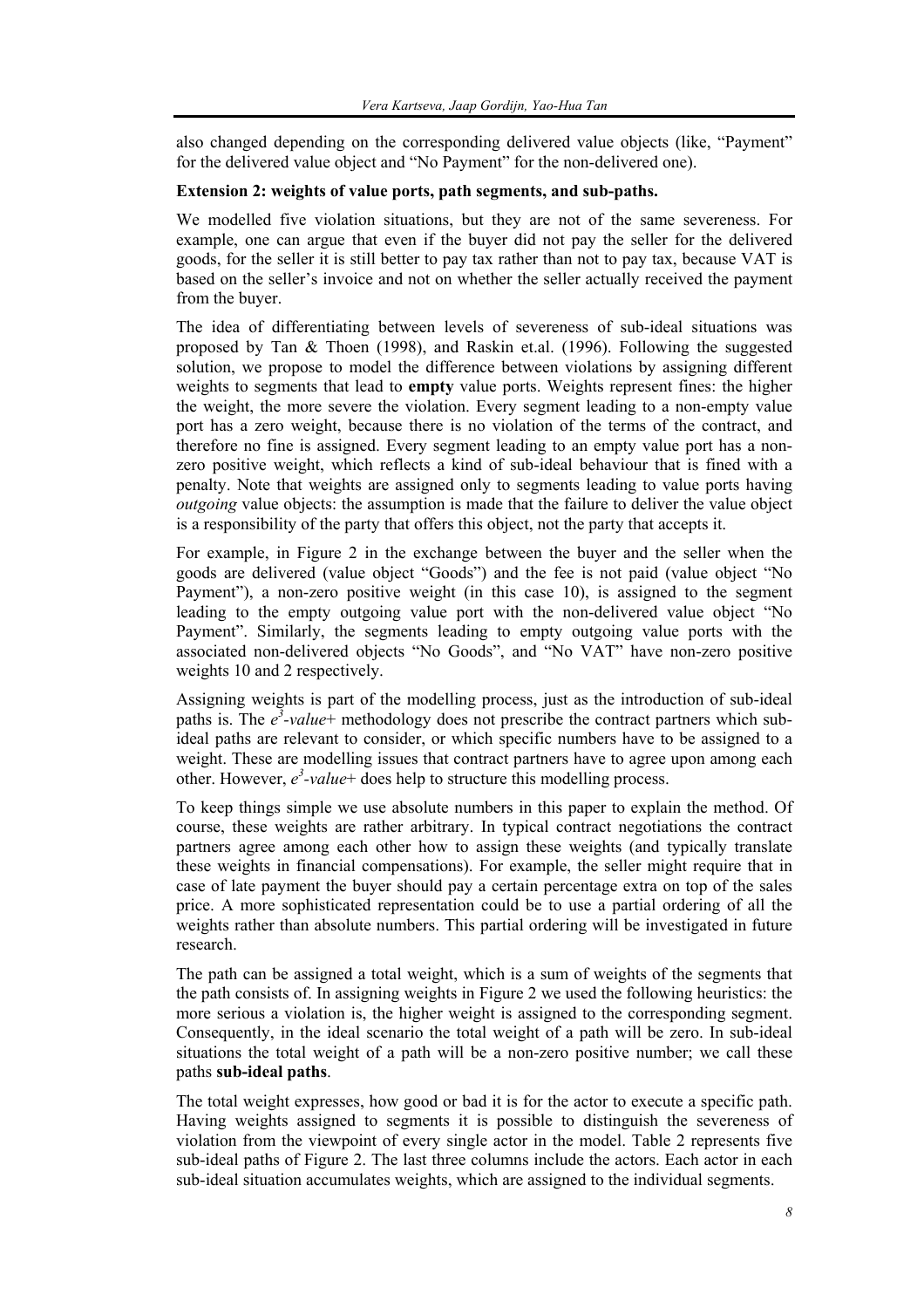|                                                                                | Non-delivered value objects |                                     |                       |
|--------------------------------------------------------------------------------|-----------------------------|-------------------------------------|-----------------------|
| Sub-ideal path                                                                 | Buyer                       | Seller                              | Tax<br>administration |
| a) The goods are delivered, the<br>fee is not paid, and the tax is<br>paid     | No Payment<br>$(w=10)$      | $w = 0$                             | $w = 0$               |
| b) The goods are not delivered,<br>the fee is paid, and the tax is<br>paid     | $w = 0$                     | No Goods<br>$(w=10)$                | $w = 0$               |
| c) The goods are delivered, the<br>fee is not paid, and the tax is not<br>paid | No Payment<br>$(w=10)$      | No VAT<br>$(w = 2)$                 | $w = 0$               |
| d) The goods are not delivered,<br>the fee is paid, and the tax is not<br>paid | $w = 0$                     | No Goods $(w=10)$<br>No VAT $(w=2)$ | $w = 0$               |
| e) The goods are delivered, and<br>the fee is paid, but the tax is not<br>paid | $w = 0$                     | No VAT $(w = 2)$                    | $w = 0$               |

*Table 1: Actor's View On Modelling Severeness Of Violation Weights For Different Sub-Ideal Situations* 

For example, the "No Payment" value object is assigned to the buyer, because the value interface with outgoing value object "No Payment" belongs to the buyer, notifying that the buyer did not pay (see Figure 2). Consequently, we can say that for the buyer subideal situations (a) and (c) are the worst because they have the highest weights 10, while other paths are equal to the path of the ideal situation. Similarly, for the seller, the worst sub-ideal situation is (d): it has the highest total weight 12 (no goods are delivered and no tax is paid). The situation (c), when the buyer did not pay for the goods, and the seller did not pay taxes, is worse for the buyer than for the seller: the buyer accumulates the weight 10, while the seller has only 2. For the tax administration every modelled situation is equal to ideal: the tax administration is modelled as a governing institution that cannot be punished for violation of obligations.

### **5 Conclusions**

In this paper we have introduced the  $e^3$ -value+ design methodology, which is an extension of the  $e^3$ -value methodology for designing business models for virtual network organisations. The  $e^3$ -value+ design methodology is being developed, in particular, for modelling inter-organisational control mechanisms. The  $e^3$ -value+ methodology supports both the analysis of violations of obligations as well as the corresponding design of control mechanisms to minimise the likelihood of these violations. The fine systems, described in this paper, can be considered as an incentive for actors not to misbehave, and hence as a type of control mechanism. This methodology supports the contingency planning phase of contract drafting, because it helps the contract partners to understand what violations of contractual obligations they could encounter, what reasonable financial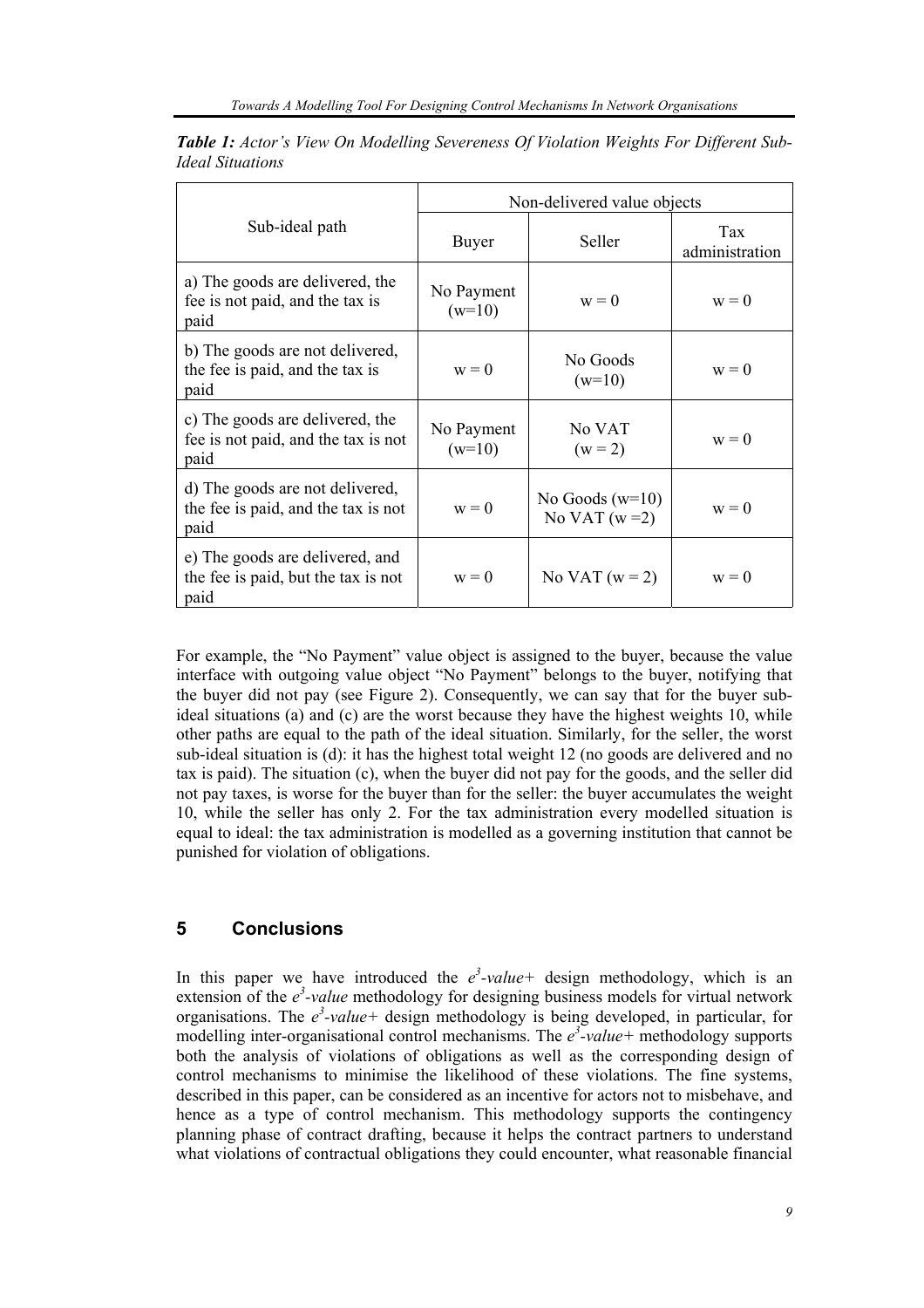compensations are to be paid when they do occur, and how to minimise the likelihood that these problems will occur.

#### **References**

- Alt, R. and Zimmerman H.D. (2001): Preface: Introduction to Special Section Business Models. *Electronic Markets*, Vol. 11, No 1, pp. 3-9.
- Anthony, R. and Govindarjan, V. (2003): "Management Control Systems", McGraw-Hill, Irwin.
- Barkai, D. (2001): "Peer-to-Peer Computing", Intelpress.
- Buhr, R. J. A. (1998): Use Case Maps as Architectural Entities for Complex Systems, IEEE Transactions on Software Engineering, Vol. 24, No. 12, pp. 1131-1155.
- Daskalopulu, A. and Sergot, M. (1997): The Representation of Legal Contracts, AI and Society, Vol. 11, No. 1, pp. 6-17.
- Foster, I., Kesselman, C., Tuecke, S. (2001): The Anatomy of the Grid: Enabling Scalable Virtual Organisations, International Journal of Supercomputer Applications, Vol. 15, No. 3.
- Geerts, G. and McCarthy, W.E. (1999): An Accounting Object Infrastructure for Knowledge-Based Enterprise Models, IEEE Intelligent Systems & Their Applications, July-August, pp. 89-94.
- Gordijn, J. (2002): "Value-based Requirements Engineering Exploring Innovative e-Commerce Ideas", PhD thesis, Vrije Universiteit, Amsterdam, http://www.cs.vu.nl/~gordijn/.
- Gordijn, J. and Akkermans, J.M. (2003): Value-based Requirements Engineering: Exploring Innovative e-Commerce Ideas, Requirements Engineering Journal, Vol. 8, No. 2, pp. 114-134.
- Ludwig, H. and Stolze, M. (2003): Simple Obligation and Right Model (SORM) for the Runtime Management of Electronic Service Contracts, CAISE Workshop on Web Services, e-Business, and the Semantic Web (WES): Foundations, Models, Architecture, Engineering and Applications, June 2003.
- Luo, Y. (2001): Contract, Cooperation, and Performance in International Joint Ventures, Strategic Management Journal, Vol. 23, pp. 903-919.
- Meyer, J-J.Ch., and Wieringa, R. (Eds.) (1993): "Deontic logic in computer science", Wiley, Chichester.
- McKnight, D.H., Cummings, L.L. and Chervany, N.L. (1998): Initial trust formation in new organizational relationships, Academy of Management Review, Vol. 20, No. 3, pp. 472-490.
- Osterwalder, A. and Pigneur, Y. (2002): An e-Business Model Ontology for Modeling e-Business, "Proceedings 15th Bled Electronic Commerce Conference", Bled, Slovenia, June 17-19, 2002.
- Pateli, A.G. and Giaglis, G.M. (2003): A Framework for Understanding and Analysing e-Business Models, "Proceedings of 16<sup>th</sup> Bled Electronic Commerce Conference", Bled, Slovenia, June 9-11, 2003.